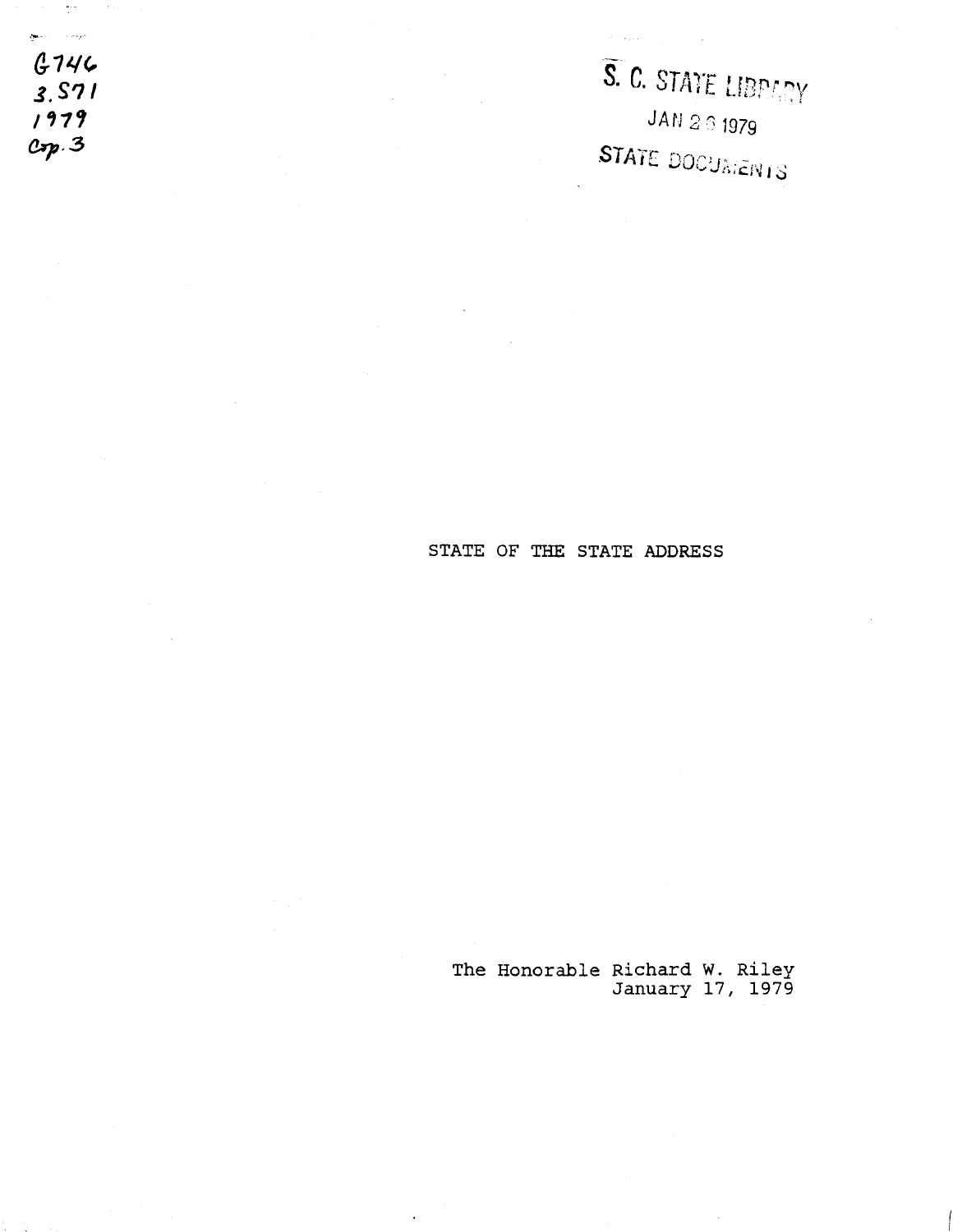Madame President, Mr. Speaker, Members of the General Assembly, Fellow South Carolinians:

One week ago, I took office as Governor and outlined the goals of this Administration. Tonight, I'd like to talk to you about how we can begin to get those things done and to give you my specific proposals for 1979. As a former member of the House and the Senate, I sat with you for 14 years; and I understand the legislative process in this State. I know enough to realize that without your support and cooperation, my goals and objectives don't have much chance for accomplishment.

But, I know most of you well enough to realize that we can share many of these same ideas and concepts. I know that we can work together on many of the problems where we are in basic agreement. I would also like to think that we can work together where we disagree, too, and come up with some solutions that are acceptable to us all and helpful to the people of this State.

It's customary, I realize, for a Governor to come before you with a lengthy list of legislative proposals in his State of the State speech. At the risk of disappointing some people, I am not going to do that tonight. I've only been Governor for a week, and I am not going to recommend anything to this General Assembly unless I have had ample time to do my homework. In all honesty, I would like for the first few months of the Dick Riley Administration to show that we did a few important things--and did them well--and got off on the right foot with the people and with the General Assembly.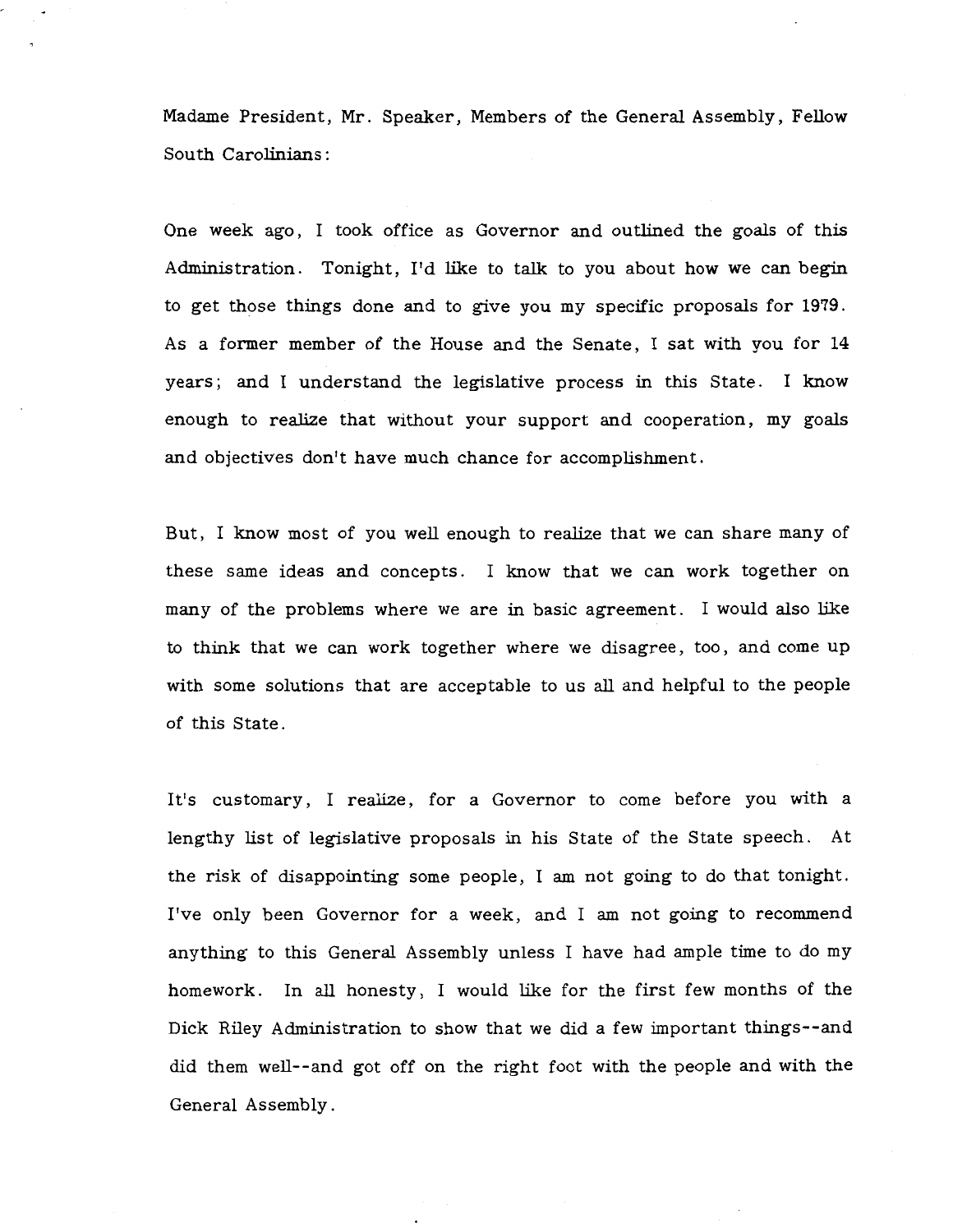We've got a lot of work ahead of us, and what we need to do this year is take the first steps toward getting that work done. Tonight, we can take the most important first step together. We can take the first step toward building--between the Governor's Office and the General Assembly--a partnership of productivity for the people of this State. As far as I am concerned, there is nothing more important for the progress of South Carolina.

For that reason--and as my first step toward building that partnership--I will pledge to each of you, individually, that the door of the Governor's Office will always be open, whether we belong to the same party, share the same philosophy, or agree on the specific issues or not. You will find an open door--and an open mind--firmly committed to sharing your problems and looking for sensible solutions together. As a first step toward four good years together, let us start building that partnership this evening.

As a theme tonight, let me suggest that we look at what this year means to us in terms of the future. The year 1979 is the last year of the decade, and maybe it is the last year of a whole era for us. Certainly, the time has passed when we could believe that government had all the answers and could solve everything with new laws and more money; the time has passed when we could put off the complicated problems of energy until tomorrow. Our natural resources are not unlimited, and we have got to plan how they are used. The human potential of this State requires that we work even harder to develop the maximum competency of every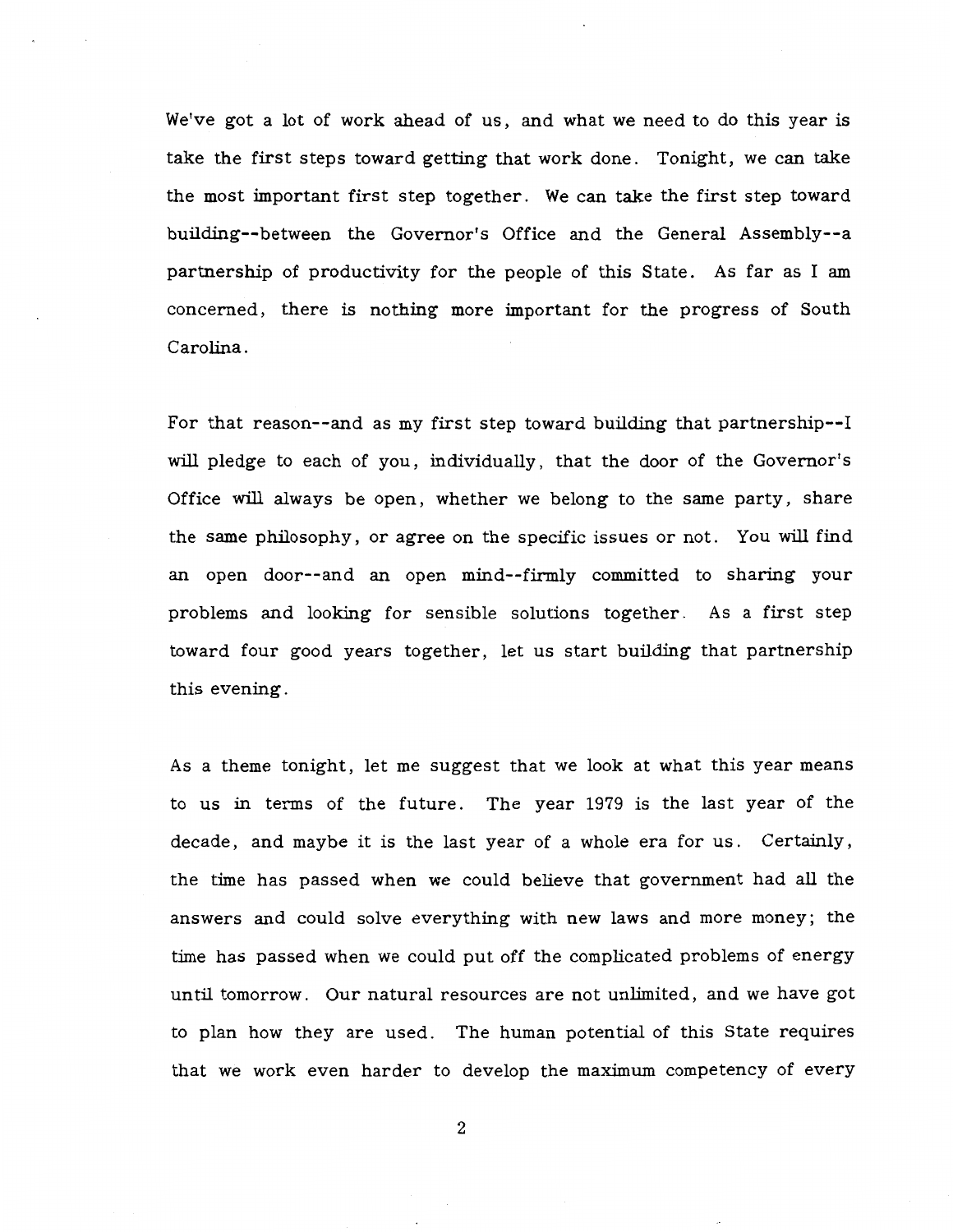person through a strong educational system. We need to find jobs for more and more people, and we need to realize that the minorities are growing tired of waiting for the rights and opportunities we promised them years and years ago.

In short, the decade of the 1980's is going to be something new and entirely different for all of us. The dreams of the 50's, the ideals of the 60's, and the unresolved problems of the 70's are all going to come to rest squarely with us in the 1980's. That means we've got to get ready this year. That means we have got a lot of preparing to do, and that's what I want to talk to you about tonight. I am going to discuss with you only five major items, but they are five items that will go a long way toward preparing us for the next decade.

It's what I call a Five-Point Program of Preparation; and it involves education, energy, economic growth, human needs and governmental reform. Here's what I have in mind.

# EDUCATION

Let's talk first about education. My two main concerns are early childhood education and parental involvement. Here's how I propose to address those issues.

As a first approach to early childhood education, I recommend to you that we lower the age of compulsory school attendance from seven to six for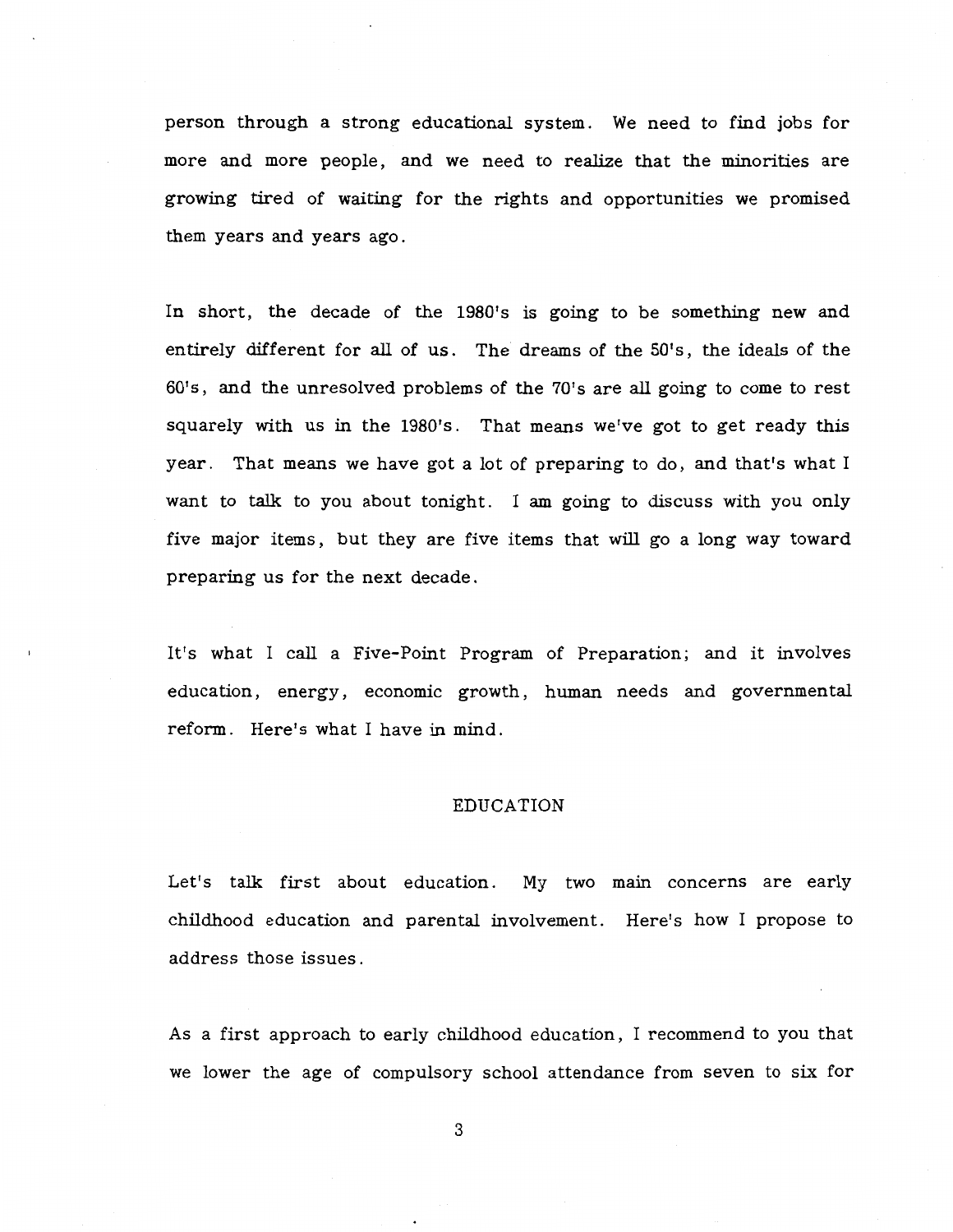the next school year and from six to five the following year. That means that by the school year 1980-1981, every child in this State between five and sixteen will be in school or kindergarten. That is the best way I know to prepare people for the decade ahead--with a good basic education--so let's hit that problem head on. I'm told it probably won't cost a great deal the first year and around \$3 million in State money the next year, and I say we can afford that for the young people of this State.

For children under the age of five, there are many programs now being operated by various agencies of the State. I think we can make these programs work better by making the State agencies work together better, and I'll use the Governor's Office to get that job done. By the time a child reaches age five, he has already established all of his learning patterns and has reached 60% of his learning capacity. We have got to become more involved in these early years of learning to give our children a fair chance in life.

You and I must continue to stress other important aspects of early childhood instruction--programs such as remedial education in reading and arithmetic, special programs for the gifted and talented, and counselling services in the early grades. I'll do whatever I can to see that these programs are funded and strengthened in the years ahead. These steps, I believe, will get us started in a big way toward a better school system in the 1980's. Some people may think I'm too optimistic; but I firmly believe that in a matter of a very few years, we, in South Carolina, can be first where it counts the most--in the first grade.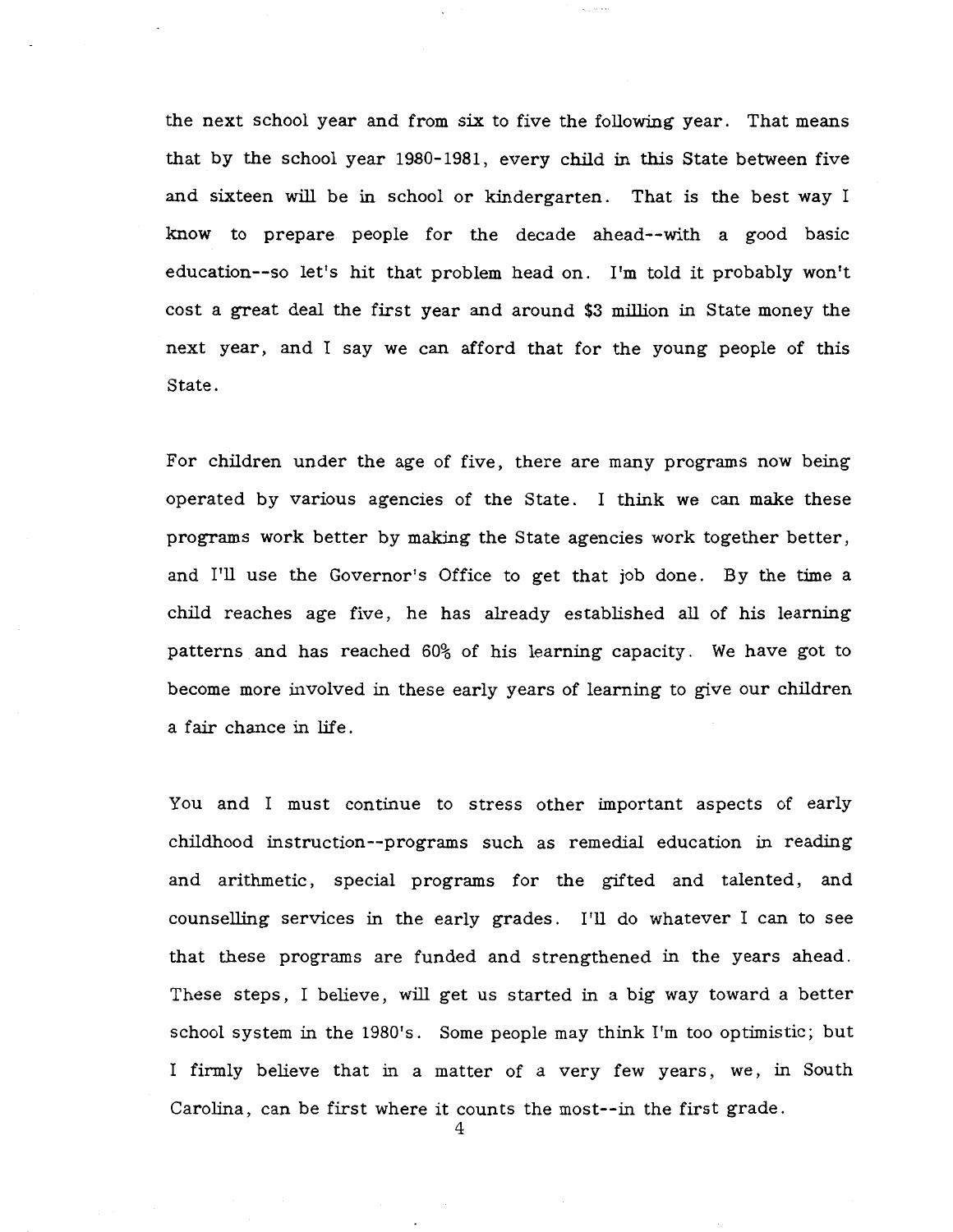A lot of that will depend on how well we're able to get parents more involved in the school system, and that's the second of my educational priorities. Over the next four years, I'll be traveling into every school district in this State; and I'll be selling the idea of parental involvement. Wherever there is a School Advisory Council, or a PTA, or a PTO--or whatever the organization is called--we've got to make them stronger and active. And where there are no parental organizations, we've got to make sure one is started in every school in this State.

The same thing is true at the State level, with groups like the Coalition for School Financing, or the Crusade for Better Education Steering Committee proposed by the State Superintendent of Education, or any others. Whatever it takes, let's get busy putting the public back in the public school system.

If we need money to help get parental organizations active, then I'll personally go to the private sector to raise the money. And I'll ask my wife, who has long been active in public education in this State, to head up a statewide effort to get the parents, the students, the teachers, administrators, government, and business excited about the public schools and working toward the common goal of excellence.

The members of this General Assembly need to know how much they've helped in public education, also. Passage and funding of the Education Finance Act represents a major turning point in the public commitment to public schools. I supported the concept seven years ago, and I still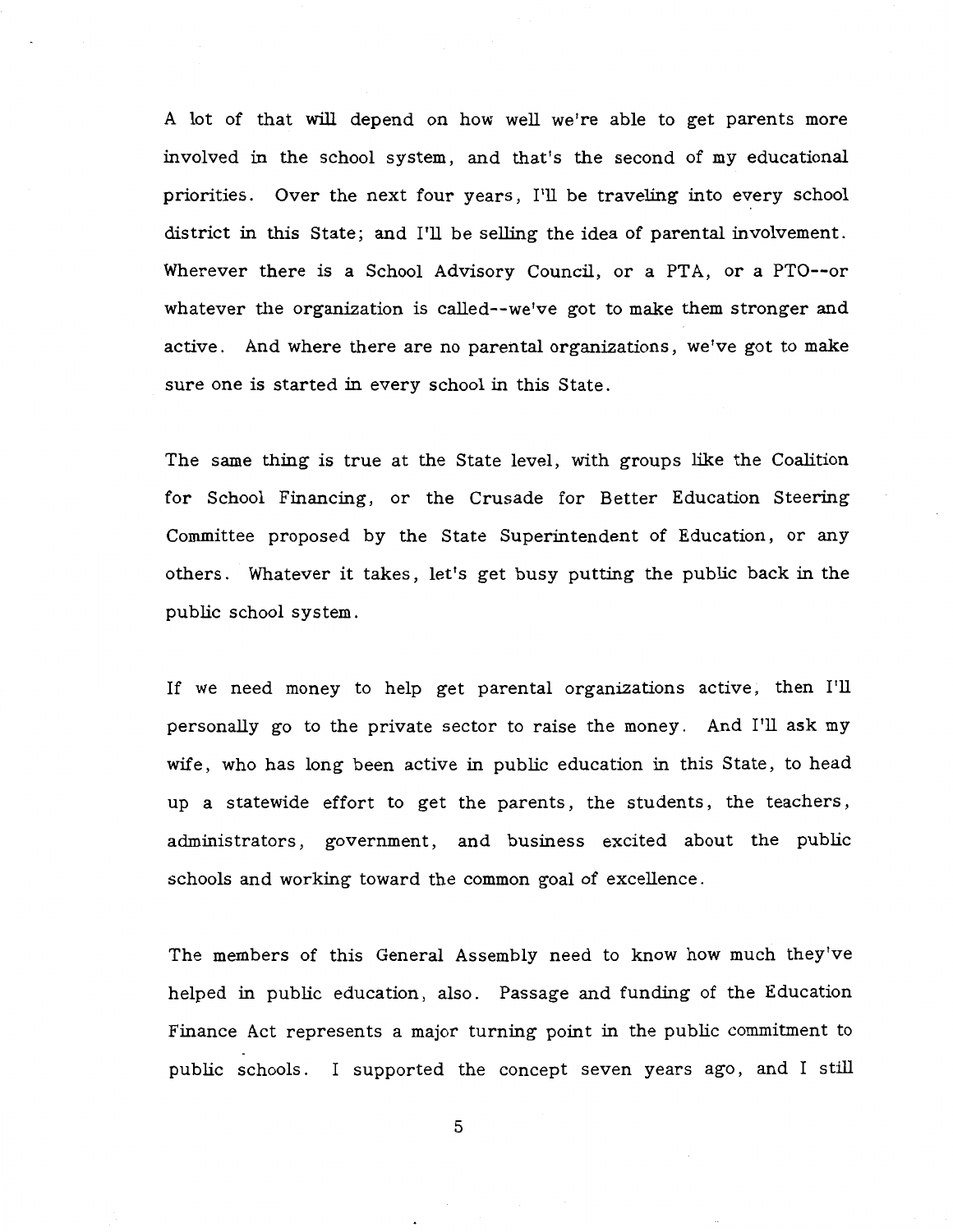support it fully. If there was ever any question about how we stand on educational needs, then your action in this regard should have erased any doubts. Now, let's continue the job and fund the next year fully at \$55.9 million as recommended by the Budget and Control Board. For the 630,000 public school children in this State, that's money well invested.

# ENERGY

Next, let's talk about energy. This is an area where people have spent so much time fighting among themselves that they haven't made as much progress as we need. The Dick Riley Administration isn't going to take sides; it's going to try to solve problems.

As far as conservation is concerned, we're kidding ourselves if we don't admit that we're wasting energy. South Carolina's per capita consumption is well above the national average. We're running out of time, and I'll ask every citizen to work with me in cutting down on the use of energy. It's a bigger job than we realize, and I'm talking about more than carpooling and turning down thermostats.

We're also kidding ourselves if we don't recognize that jobs, schools, industry--the very lifeblood of this State--depend upon growing energy supplies and new energy sources. I don't have all the answers. The best way I know to find the answers is to bring together a well-balanced group of advisors to help me with a comprehensive energy plan so that you and I might fit all the pieces together and know where we are headed in the 1980's.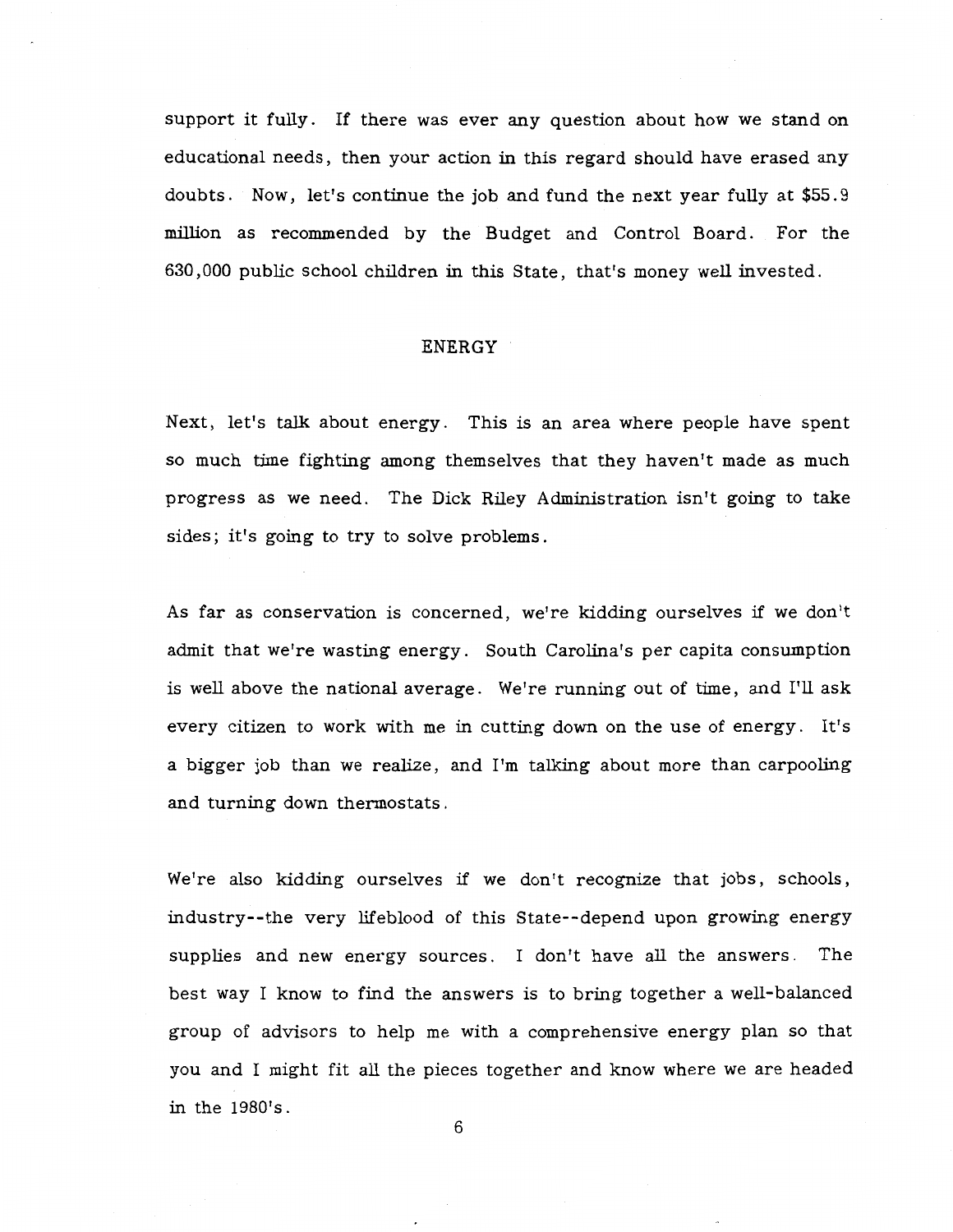As far as nuclear energy is concerned, the question is not whether we'll have it or not. Over 50 percent of the electricity generated in our State already comes from nuclear power plants, and that's way above the national average of 10 percent. The real question is one of safety for the people of this State. I'll work directly with those at the national level in developing a permanent policy on nuclear waste disposal to assure that the best interests of the people of this State are protected.

# GROWTH POLICY

Now let's talk about the growth needs of this State. Without question, sound economic growth will be most important to us if we are to be where we want to be in the 1980's. It can't simply be more of the same; growth where growth is easiest.

As far as I'm concerned, we are going to continue to pursue economic growth; and I'll commit to do everything I can, including the personal involvement of my wife, Tunky, and myself, and the full use of the Governor's Office and your Governor's Mansion in any way possible. But if we're to prepare for the decade ahead of us, we've got to do so with a plan--a plan which takes into account the needs of all the people- especially the unemployed and the underemployed--the needs of every city, town, and county of this State and the protection of this State's natural beauty and environment. That's an early job I'll give Max Heller and the Development Board, working with you members of the General Assembly, other State agencies, as well as business and citizen leaders.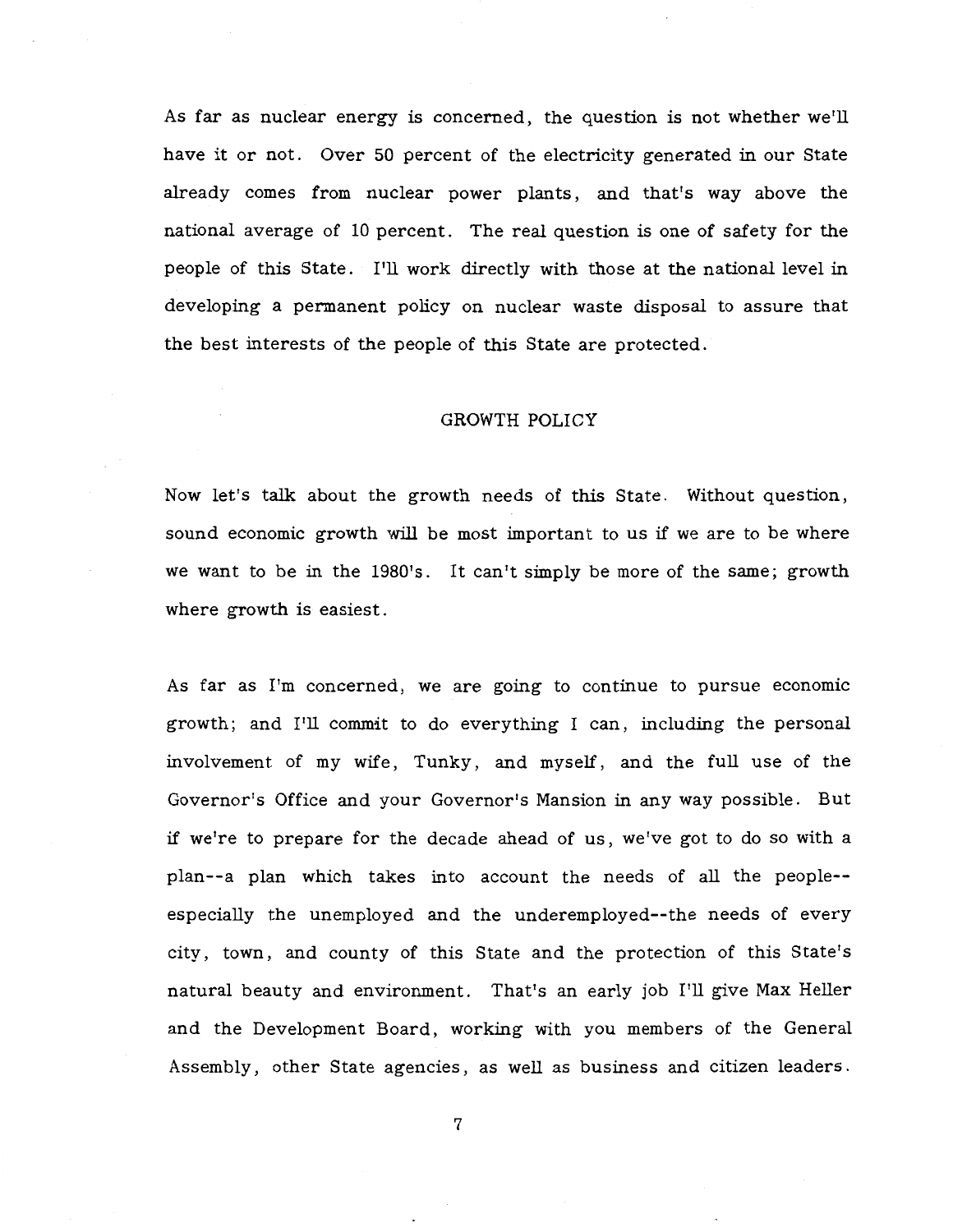South Carolina's future depends upon a reasonable and effective growth policy, and I'll see that we have one.

As far as the environment is concerned, there's an important step we can take this year toward stabilizing our coastal resources. I am talking about the comprehensive coastal management plan approved by the Coastal Council. I ask that you adopt that plan during this session of the General Assembly.

#### HUMAN NEEDS

Next, let's discuss the human needs of this State. We're still struggling to find answers to the problems of discrimination and deprivation, and there's no point in ducking that one. For my part, I think it's important that this General Assembly pass legislation extending the authority of the Human Affairs Commission to investigate equal employment complaints in . the private sector. It's something that many business leaders themselves support; and to me, it makes good sense.

But, there's so much more to do. For all our past good intentions, minority employment and minority promotion into upper level jobs in State Government have not kept pace with the rightful expectations of the people. As far as I'm concerned, I'll invite anyone to look at my office to see how equal opportunity really works; and then I'll deal with every State agency to see that affirmative action is a fact of life in this State and not just an empty document of false hope.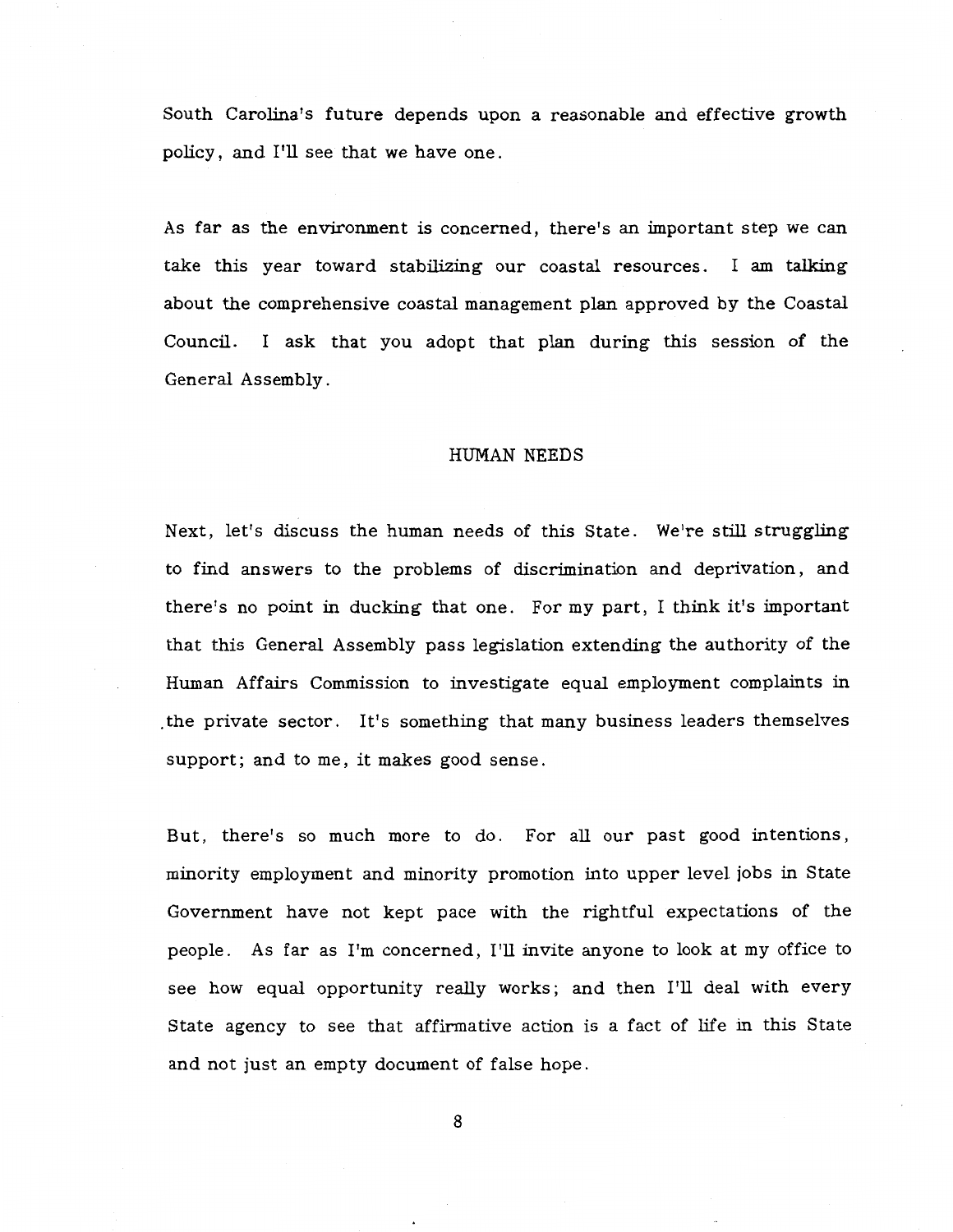There are other human needs we must discuss, and I'll confess that I have a special interest here. I'm talking about the elderly, those people who should be enjoying the benefits of their years of labor and service and paying taxes. Instead--to our great distress--over one-third of them live below the poverty level.

As an original proponent of the Homestead Exemption Act, I'm going to suggest that we spend a little bit more State money this year for that program. For \$1. 9 million, we can raise the Homestead Exemption Act from \$12,000 to \$15,000; and I recommend we do that. In addition--for \$304,411--we can raise the Medicaid eligibility ceiling from \$410 to \$568- the federal level. That will fill an important gap in services, and I think we should do it.

That's not the whole answer, though; and I'll talk to you next year about adopting "medically needy" standards which will allow more older citizens to receive treatment in their homes, and will do away with arbitrary income ceilings. It'll cost more money up front, but we'll save money in the long run.

### GOVERNMENTAL REFORM

Now we come to governmental reform, and I've got a couple of recommendations to make. As far as the Public Service Commission is concerned, I'll come right to the point. Most of you are familiar with my position, and you've seen the proposal which I placed before you last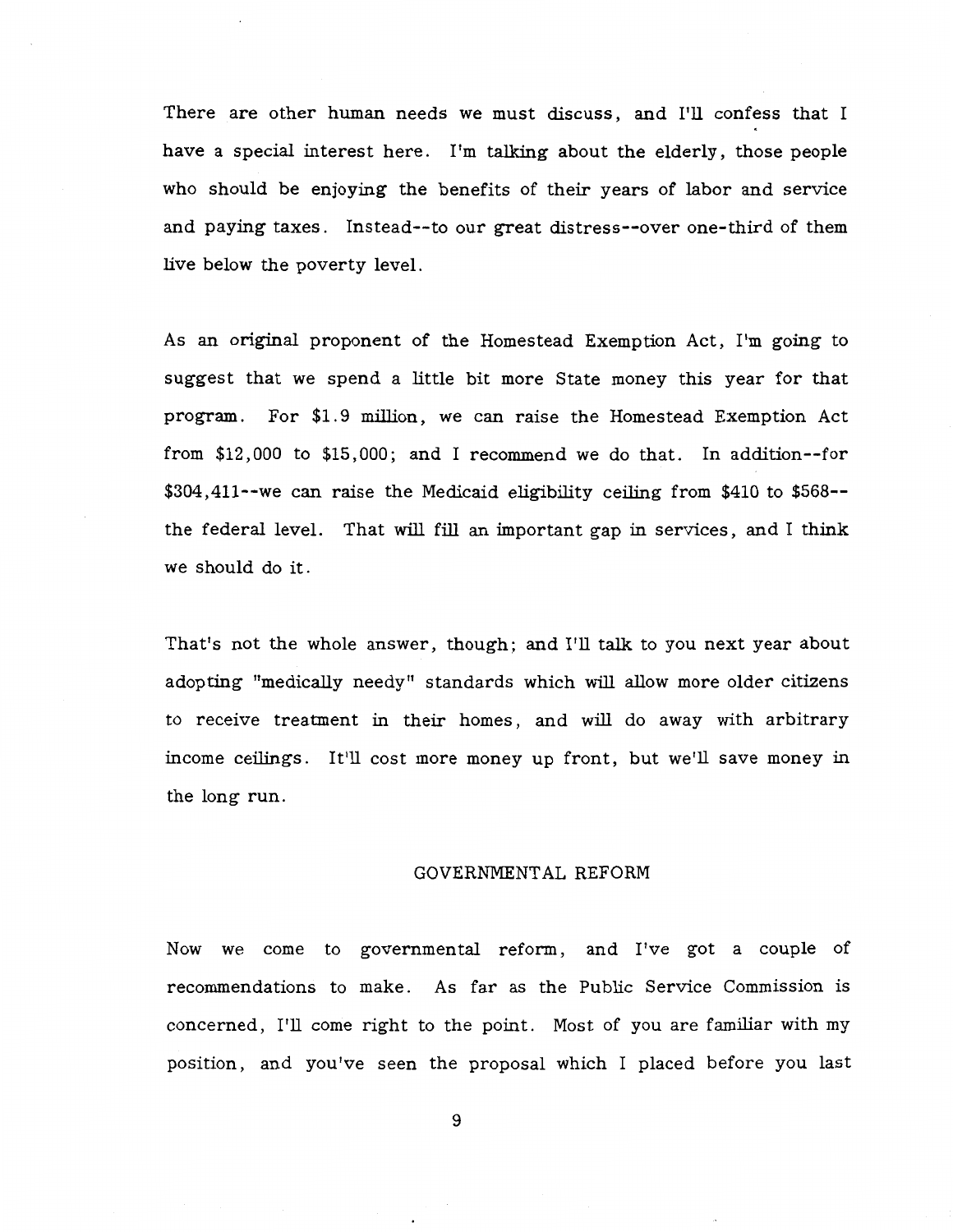week. I realize that I've got opposition in this matter; and I know I've got some support, too--but I am also convinced that the people support this change, and they mean business.

The issue at hand transcends the cost of electricity and the level of utility rates. What we're really talking about is public trust and public confidence in government, and--my friends--that's going to be a more and more important issue in the 1980's.

I'm suggesting to you tonight that my proposal for the selection of Public Service Commissioners to be based on merit, and not politics, is the best way I know to begin rebuilding the people's confidence in their government.

As many of you know, my proposal calls for the selection by the Governor of a Merit Panel broadly representing the public. The Merit Panel, in turn, would select a name for each vacancy on the PSC and submit that name to the Governor for appointment. Neither the General Assembly nor the Governor would have direct involvement in the selection process. The Governor's only role would be a possible veto of a selection made by the Merit Panel. And--! might add--members of the Merit Panel and the PSC--would be selected with consideration being given to race, sex, geographic location, and economic status . Persons with conflicts of interest--or current members of the legislature--would not be eligible.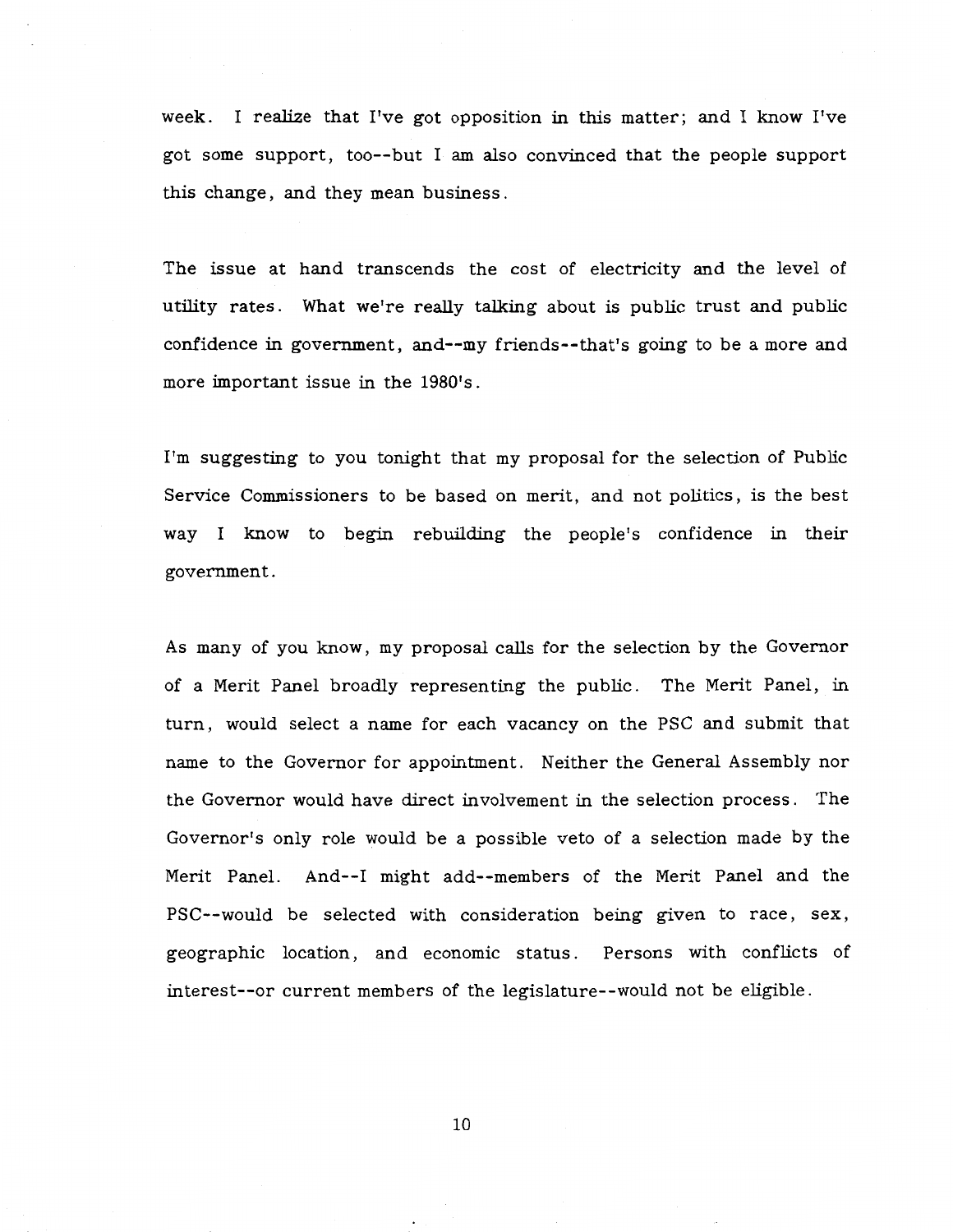I ask that you give my proposal your serious attention, and I would be glad to discuss it with any of you. I've also got another request: I would like to see this proposal receive a full hearing and a full opportunity for passage before the selection of any new PSC members under the old method. Holding off on these elections would be a courtesy to the Governor, and a gesture of good faith to the people of this State.

While this change in the PSC will not guarantee lower utility bills, there is something we can do this year to provide relief for practically every household in this State. I'm talking about removing the sales tax on residential utility bills in its entirety effective January 1, 1980. And I recommend this relief to you tonight--it will save the taxpayers \$8 million the first year, and they need the money more than we do.

I have one more proposal I think can move us positively toward what I've called better government, not bigger government. I'm talking about a reasonable and sensible approach to the matter of long-term tax limitation. I don't favor the "meat-axe" approach taken in other states. But I do believe we can show the people that we are concerned about holding the line on government growth and taxation. My proposal is that we submit to the people next year a constitutional amendment requiring that any increase in the general taxes of the State be approved by 2/3 of each house of the General Assembly. As we head into the 1980s, the people of this State should be assured that they will not see in the next decade what has happened in the 1970s--a virtual tripling in the size and cost of government.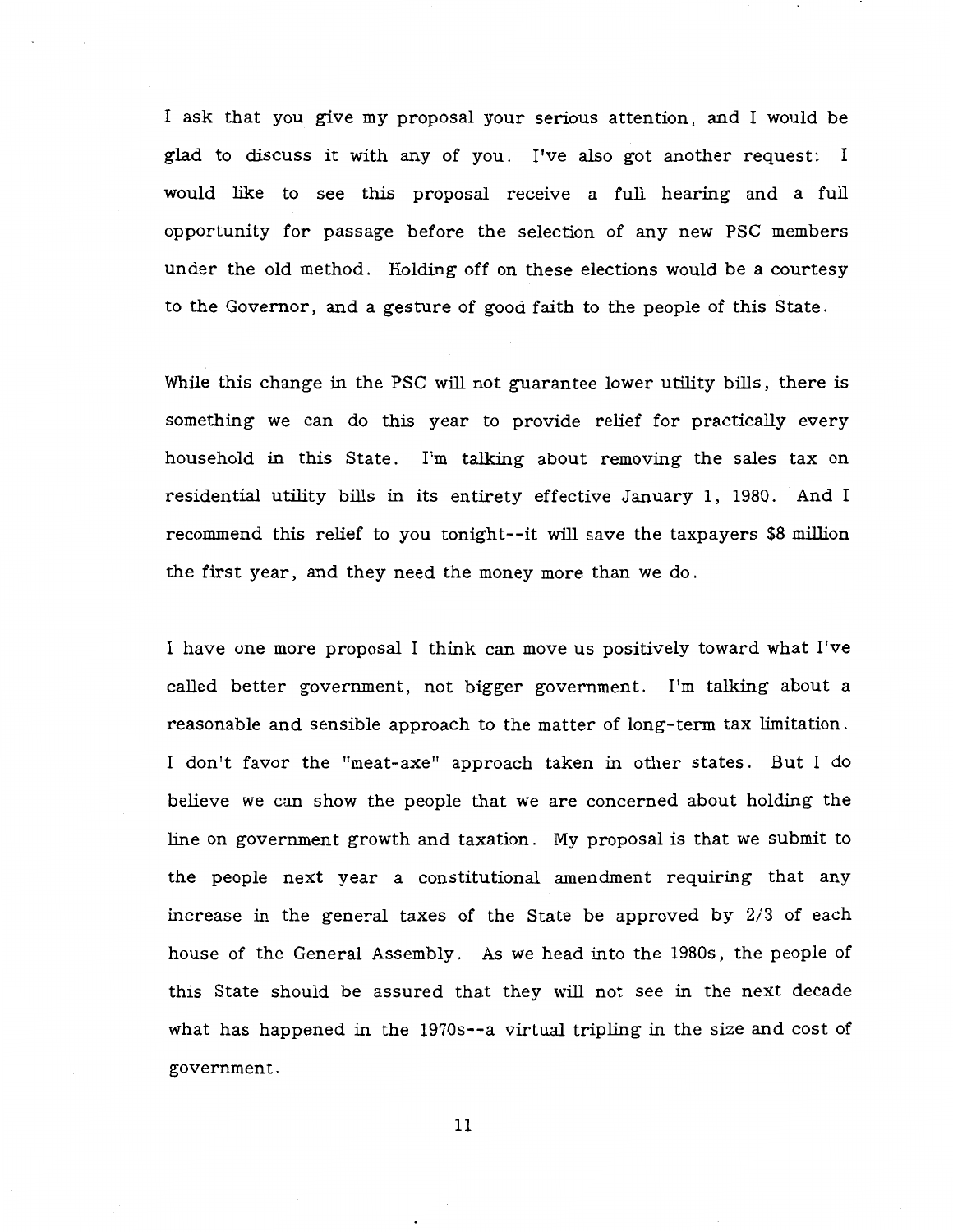As I mentioned at the beginning of my remarks, I'm discussing with you only five major items of business. That doesn't mean, however, that there are not many, many more problems we've got to face--now and over the next four years. For example, we've got to complete our effort of judicial reform to meet the State's responsibility of administering justice for our people. We've got to take another long, hard look at our higher education institutions, and I believe the time has come when every institution should have its own particular mission to pursue. We've got to strengthen the role of technical and vocational institutions in training people for the new and sophisticated jobs in modern industry. To help state, county and local governments deal better with each other, I plan to establish an Advisory Council on Intergovernmental Relations. I will continue to encourage programs of consumer advocacy and representation, and I will work with you on the ongoing problems of insurance law reform. I understand the principle of public purpose, and I share with you the concerns about people with special needs--the mentally ill and retarded, the disabled, the disadvantaged and the handicapped. I recognize also that we cannot overlook the great needs of law enforcement, criminal justice, corrections, highway safety and all the many, many important programs and services rendered by this State.

Tonight, however, I want to leave with you a clear idea of what my priorities are, and what I'm asking you to do. Several of my five broad proposals do not require legislation--energy, economic growth and parental involvement in education, in particular. They are matters we can work on together without any new laws, at least for now.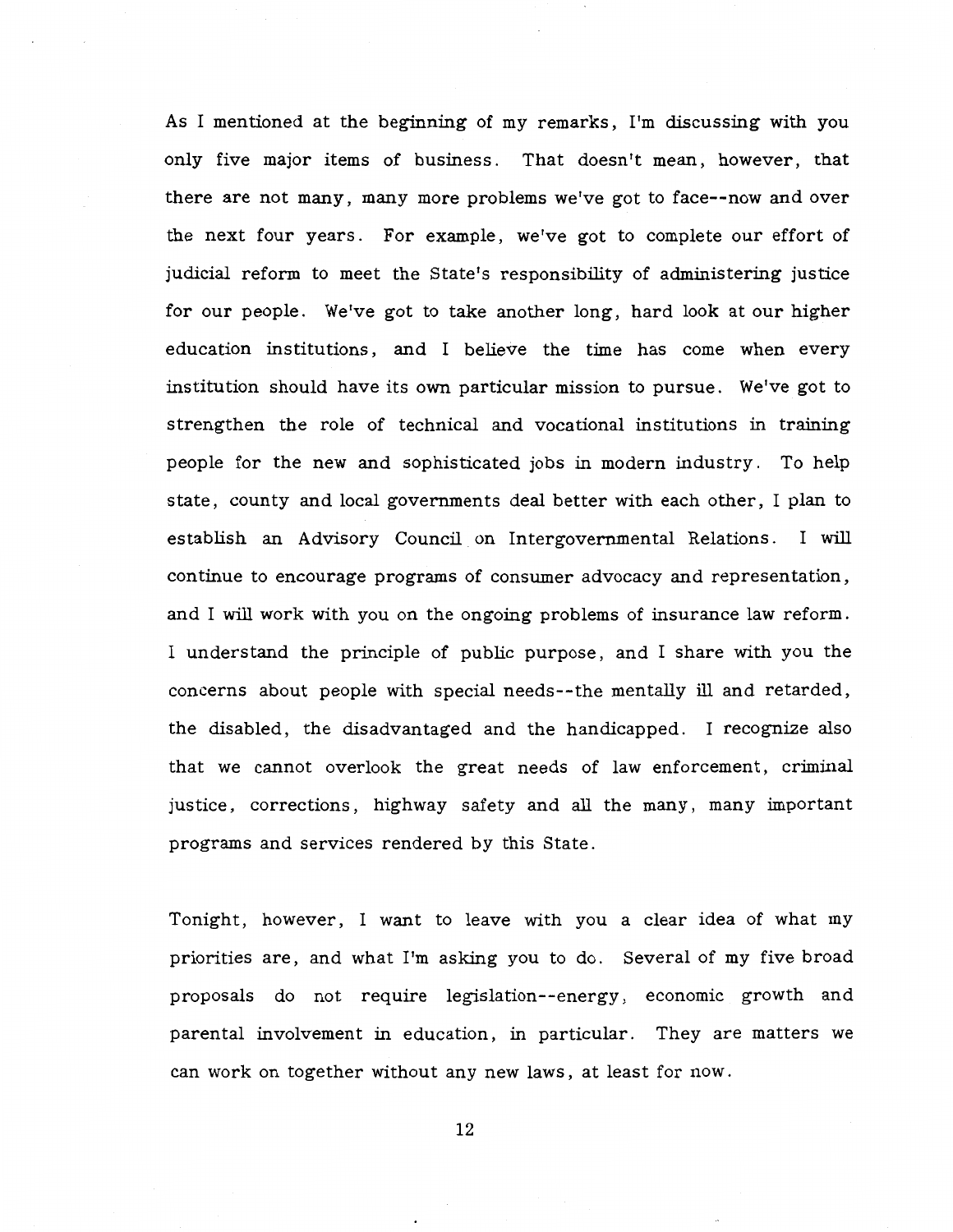But so you'll know what my specific requests are for legislation, let me list them for you:

- 1. Merit selection of public service commissioners.
- 2. Removal of sales tax on utility bills.
- 3. Lowering the compulsory school attendance age.
- 4. Constitutional amendment requiring two-thirds vote of each House for tax increases.
- 5. Authorizing the Human Affairs Commission to investigate in the private sector.
- 6. Raising the homestead exemption and raising the Medicaid income ceiling.
- 7. Adopting the Coastal Zone Management Plan.

In presenting my recommendations to you, I have also tried to keep account of the cost, and I realize that I am asking for some changes in this year's appropriation bill. Since I did not have the opportunity to work on this year's budget, however, I ask that you work with me on these proposals, and help me to make available whatever funds are necessary within our concept of a balanced budget.

These are my proposals, and I appreciate your time and attention tonight in listening to them. I challenge you to join me in preparing for the new decade ahead, and we can do so, as a first step, by sitting down and reasoning together. Even though the problems are heavy, we should feel confident and optimistic about the future. Above all--whether we are